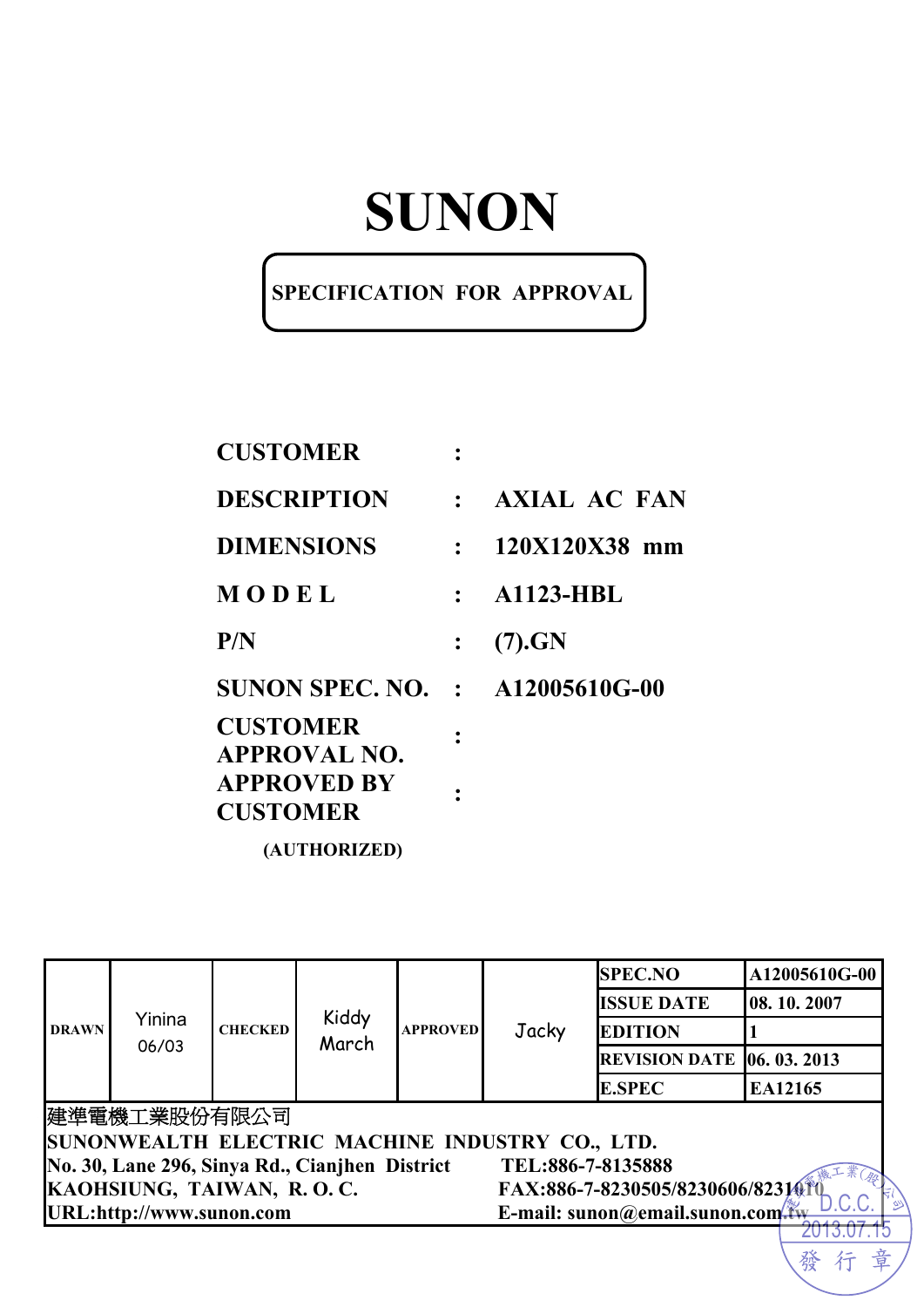### **SUNON**

| <b>AXIAL AC FAN</b><br>MODEL : A1123-HBL<br>(7).GN<br>P/N |                  |                   |                                                   |         |  |            |
|-----------------------------------------------------------|------------------|-------------------|---------------------------------------------------|---------|--|------------|
| <b>CHARACTERISTICS</b>                                    |                  |                   |                                                   |         |  |            |
| 1. Motor Design                                           | $\ddot{\cdot}$   |                   | <b>Reliable Shaded-Pole Motor Construction.</b>   |         |  |            |
| 2. Insulation Resistance                                  | $\ddot{\bullet}$ |                   | 500 Megohms minimum at 500 VDC.                   |         |  |            |
| 3. Dielectric Strength                                    | $\ddot{\cdot}$   |                   | 1800 VAC for one second.                          |         |  |            |
| <b>4. Motor Protection</b>                                | $\ddot{\cdot}$   |                   | Impedance protected.                              |         |  |            |
| <b>5. Noise Level</b>                                     | $\ddot{\cdot}$   |                   | Measured in a semi-anechoic chamber               |         |  |            |
|                                                           |                  |                   | with background noise level below 15              |         |  |            |
|                                                           |                  |                   | $dB(A)$ . The fan is running in free air with the |         |  |            |
|                                                           |                  |                   | microphone at a distance of one meter             |         |  |            |
|                                                           |                  |                   | from the fan intake.                              |         |  |            |
| <b>6. Tolerance</b>                                       | $\ddot{\cdot}$   |                   | $±15\%$ on rated power and current.               |         |  |            |
| <b>7. Air Performance</b>                                 | $\ddot{\cdot}$   |                   | Measured by a double chamber. The values          |         |  |            |
|                                                           |                  |                   | are recorded when the fan speed has stabilized    |         |  |            |
|                                                           |                  |                   | at rated voltage.                                 |         |  |            |
| 建準電機工業股份有限公司                                              | <b>SPEC.NO</b>   |                   | A12005610G-00 REVISION DATE                       |         |  | 06.03.2013 |
| <b>SUNONWEALTH ELECTRIC</b>                               |                  | <b>ISSUE DATE</b> | 08.10.2007                                        | EDITION |  |            |
| <b>MACHINE INDUSTRY CO., LTD.</b>                         |                  | PAGE              | 2 OF 9                                            |         |  |            |
|                                                           |                  |                   |                                                   |         |  | 2013.07    |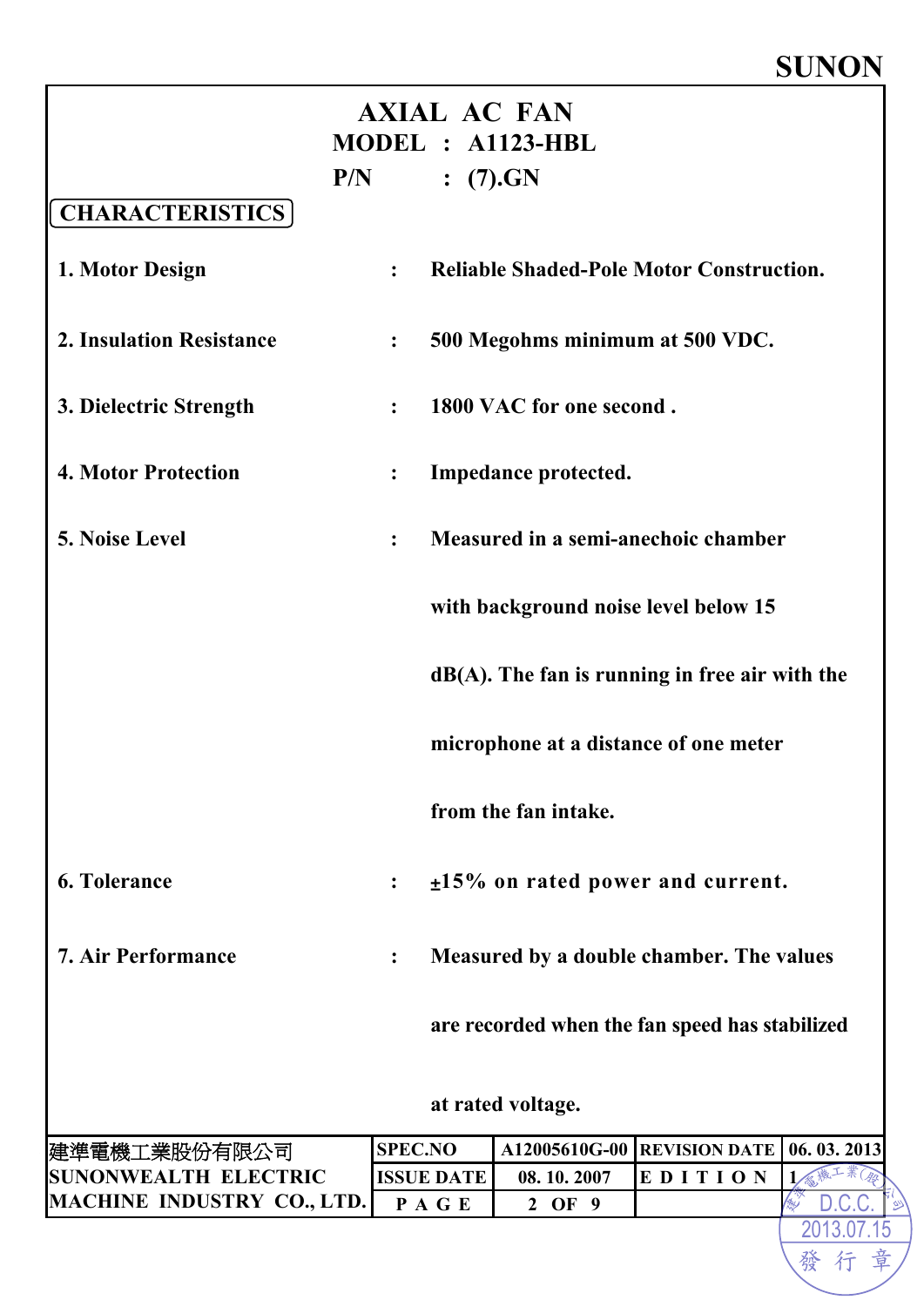# **SUNON**

### **SPECIFICATIONS**

#### **MODEL : A1123-HBL P/N : (7).GN**

| 1-1. Rated Voltage           | $: 115$ VAC 50/60 Hz                                                                                                                                                                         |
|------------------------------|----------------------------------------------------------------------------------------------------------------------------------------------------------------------------------------------|
| 1-2. Operating Voltage Range | $: 75-125$ VAC                                                                                                                                                                               |
| 1-3. Starting Voltage        | $: 75$ VAC(25 deg. C POWER ON/OFF)                                                                                                                                                           |
| 1-4. Rated Speed             | : $2500/2750$ RPM $\pm 10\%$                                                                                                                                                                 |
| 1-5. Air Delivery            | : 112/124 CFM                                                                                                                                                                                |
| 1-6. Static Pressure         | : $0.30/0.28$ Inch-H <sub>2</sub> O                                                                                                                                                          |
| 1-7. Rated Current           | $: 0.28/0.25$ AMP                                                                                                                                                                            |
| 1-8. Rated Power             | $: 23/21$ WATTS                                                                                                                                                                              |
| 1-9. Noise Level             | : $44/47$ dB(A)                                                                                                                                                                              |
| 1-10. Direction of Rotation  | : Counter-clockwise viewed from front of fan blade                                                                                                                                           |
| 1-11. Operating Temperature  | $\therefore$ -10 to +70 deg. C                                                                                                                                                               |
| 1-12. Storage Temperature    | $\therefore$ -40 to +70 deg. C                                                                                                                                                               |
| 1-13. Bearing System         | : Precision ball bearing system                                                                                                                                                              |
| 1-14. Weight                 | : $525 g$                                                                                                                                                                                    |
| 1-15. Safety                 | : UL/CUR/TUV/CE Approvals                                                                                                                                                                    |
| 1-16. Protection             | : $\Box$ Automatic Restart Capability<br>Note: In a situation where the fan is locked by an external force while<br>the electricity is on, an increase in coil temperature will be prevented |

#### □**Polarity Protection**

by temporarily turning off the electrical power to the motor. The fan will automatically restart when the locked rotor condition is released.

| 建準電機工業股份有限公司                      | <b>SPEC.NO</b> |            | A12005610G-00   REVISION DATE   06. 03. 2013 |  |
|-----------------------------------|----------------|------------|----------------------------------------------|--|
| <b>SUNONWEALTH ELECTRIC</b>       | ISSUE DATE     | 08.10.2007 | IE D I                                       |  |
| <b>MACHINE INDUSTRY CO., LTD.</b> | P A G E        | OF         |                                              |  |
|                                   |                |            |                                              |  |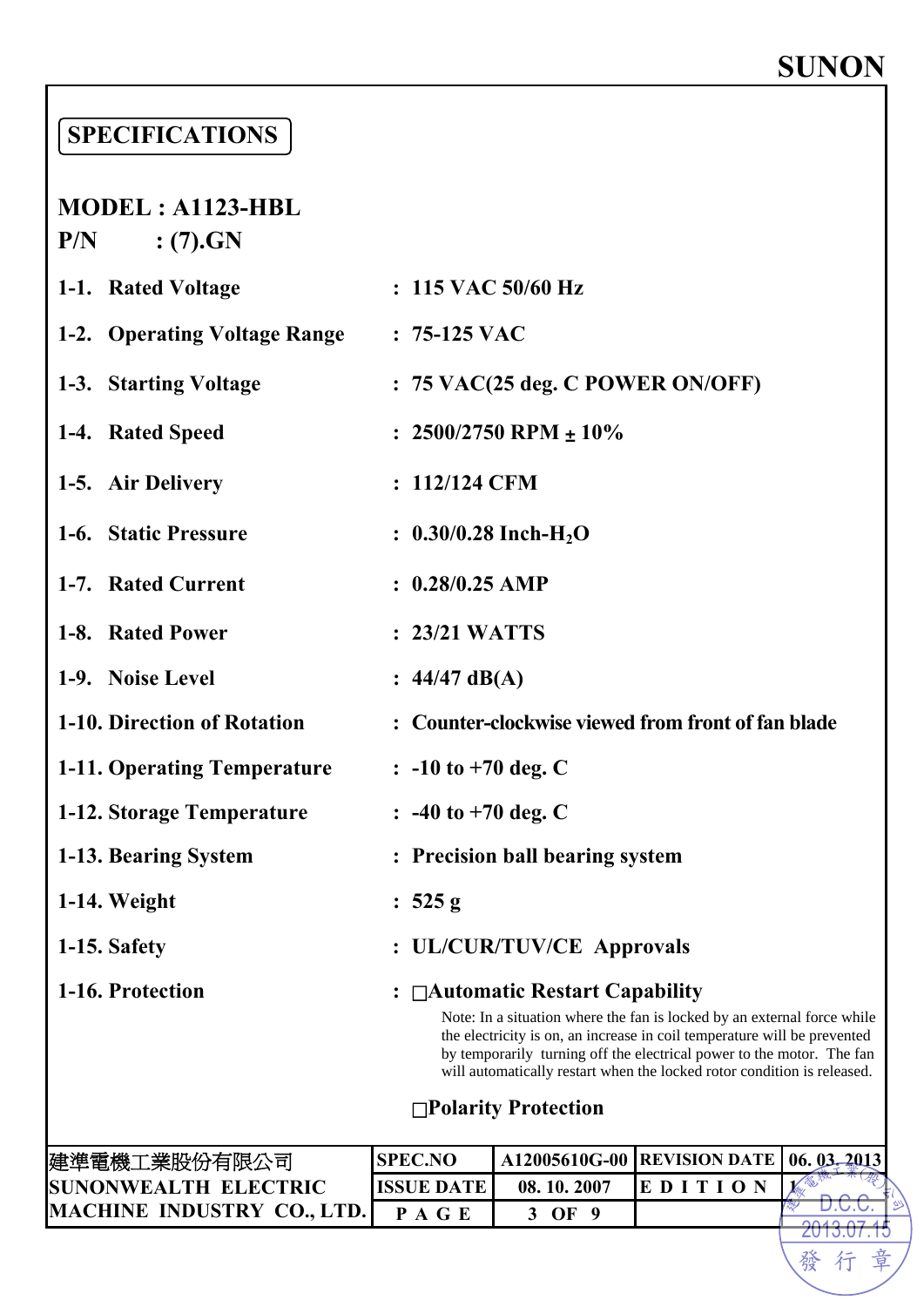### **MODEL : A1123-HBL P/N : (7).GN**

### **PERFORMANCE CURVES**

#### **STATIC PRESSURE**

**mm-H2O Inch-H2O**

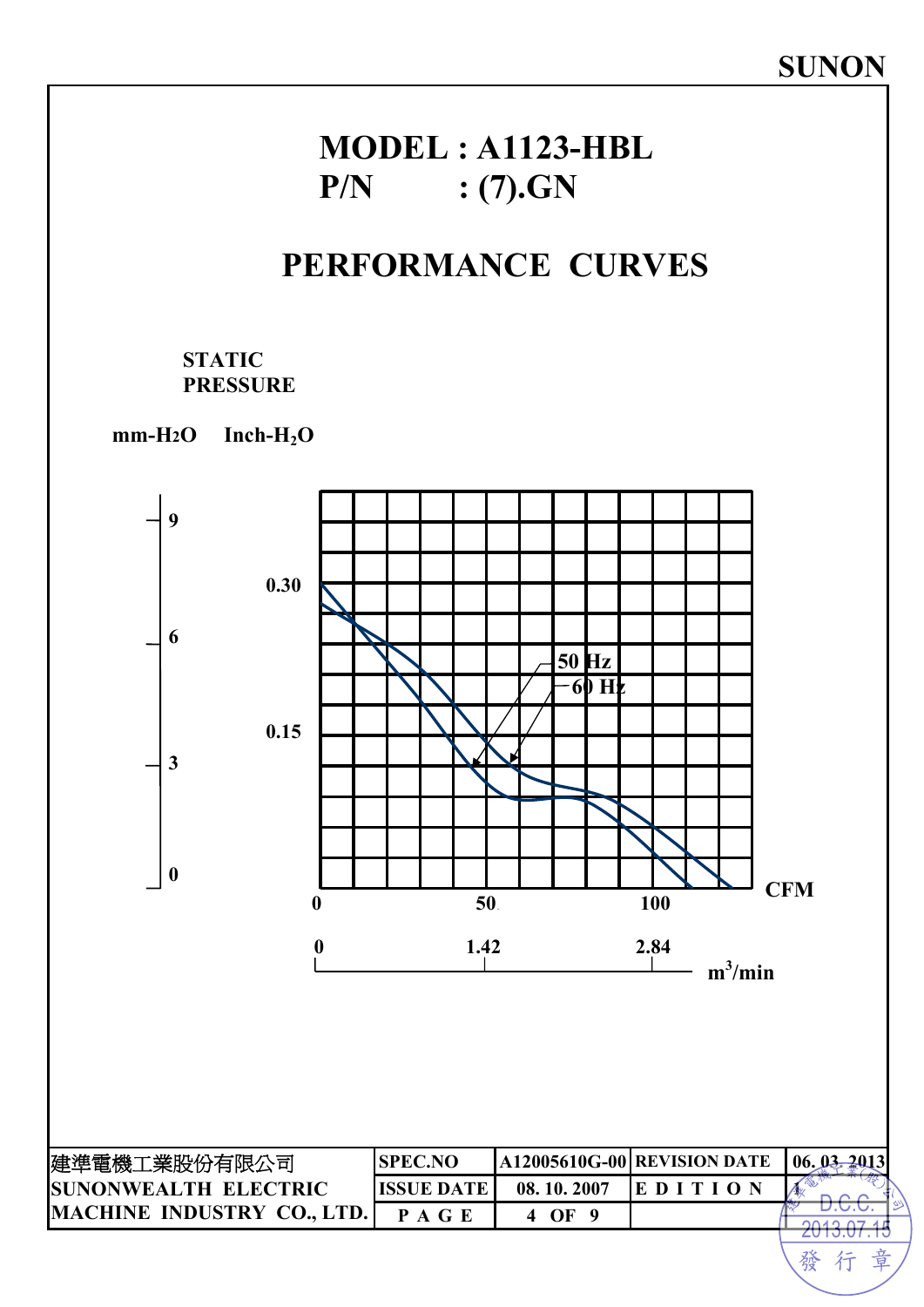### **MATERIAL**

- **2. Material**
- 
- 

#### **2-1. Frame : DIE-CAST ALUMINUM**

**2-2. Impeller : Thermoplastic PBT of UL 94V-0** 

**2-3. Lead Wire : UL3266, 24 awg, GRAY** 

### **DIMENSIONS**



- **1. Air Flow Direction: Toward label side.**
- **2. Best Mounting Direction: Any orientation.**

**UNITS**:**mm** 

發行章

| 建準電機工業股份有限公司                | <b>ISPEC.NO</b>   |            | A12005610G-00   REVISION DATE   06. 03. 2013 |  |
|-----------------------------|-------------------|------------|----------------------------------------------|--|
| <b>SUNONWEALTH ELECTRIC</b> | <b>ISSUE DATE</b> | 08.10.2007 | $E$ DITIO                                    |  |
| MACHINE INDUSTRY CO., LTD.  | P A G E           | 5 OF 9     |                                              |  |
|                             |                   |            |                                              |  |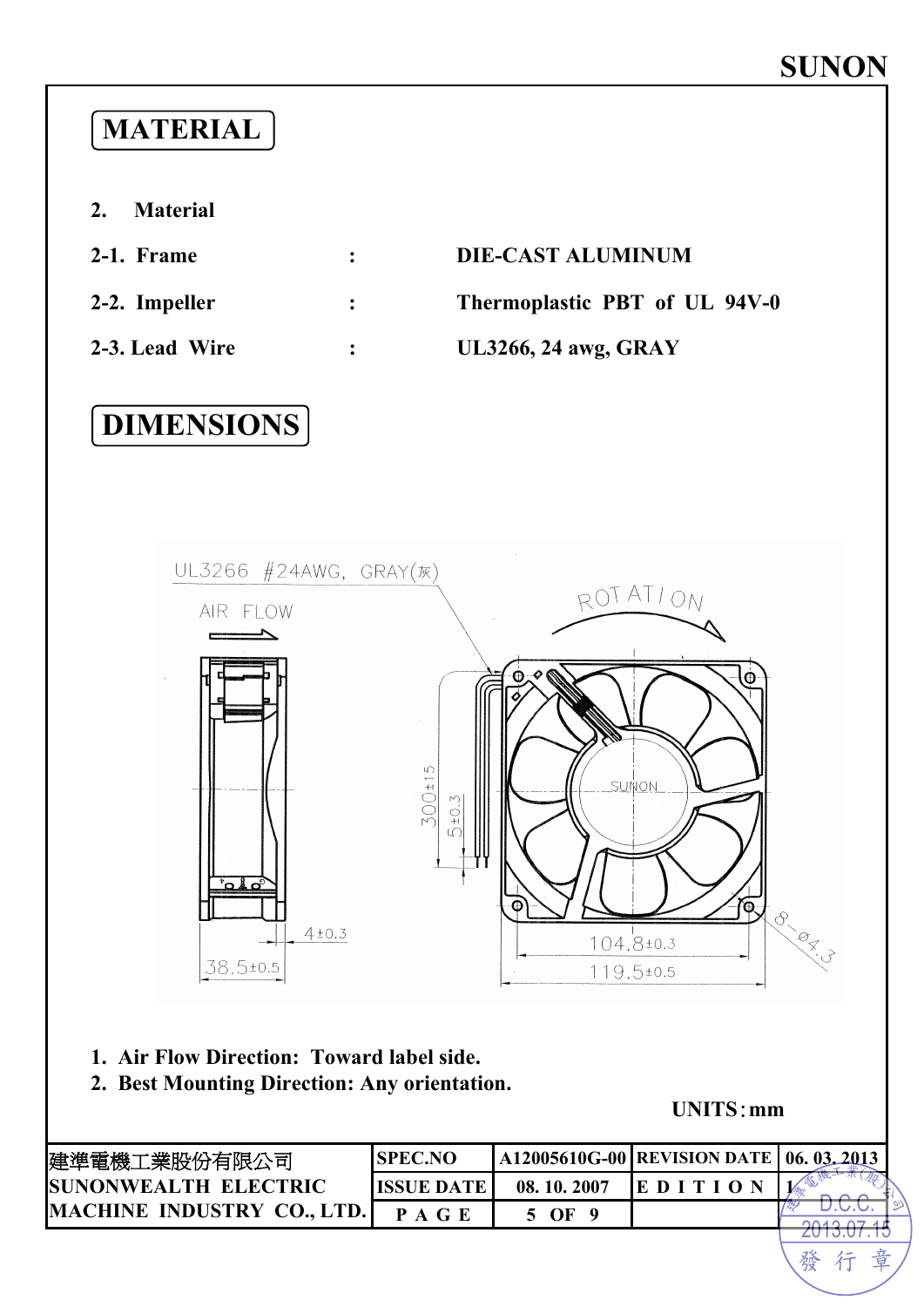# **Notes**

#### Ⅰ.**SAFETY**

- **1. DO NOT use or operate this fan in excess of the limitations set forth in this specification. SUNON is not responsible for the non-performance of this fan and/or any damages resulting from its use, if it is not used or operated in accordance with the specifications.**
- **2. SUNON recommends adding a protection circuit to the product or application in which this fan is installed, such as a thermo-fuse, or current-fuse or thermoprotector. The failure to use such a device may result in smoke, fire, electric shock by insulation degradation in cases of motor lock, motor lead short circuit, overload, or over voltage, and/or other failure.**
- **3. SUNON recommends installing a protection device to the product or application in which this fan is installed if there is a possibility of reverseconnection between VDC (+) and GND (-). The failure to install such a device may result in smoke, fire, and/or destruction, although these conditions may not manifest immediately.**
- **4. This fan must be installed and used in compliance with all applicable safety standards and regulations.**
- **5. Use proper care when handling and/or installing this fan. Improper handling or installation of this fan may cause damage that could result in unsafe conditions.**
- **6. Use proper care during installation and/or wiring. Failure to use proper care may cause damage to certain components of the fan including, but not limited to, the coil and lead wires, which could result in smoke and/or fire.**
- **7. DO NOT use power or ground PWM to control the fan speed. If the fan speed needs to be adjusted, please contact SUNON to customize the product design for your application.**

| 建準電機工業股份有限公司                 | <b>ISPEC.NO</b> |            | A12005610G-00   REVISION DATE   06. 03. 2013 |  |
|------------------------------|-----------------|------------|----------------------------------------------|--|
| <b>ISUNONWEALTH ELECTRIC</b> | IISSUE DATE     | 08.10.2007 | EDI                                          |  |
| MACHINE INDUSTRY CO., LTD.   | P A G F         | $\Omega$ F |                                              |  |
|                              |                 |            |                                              |  |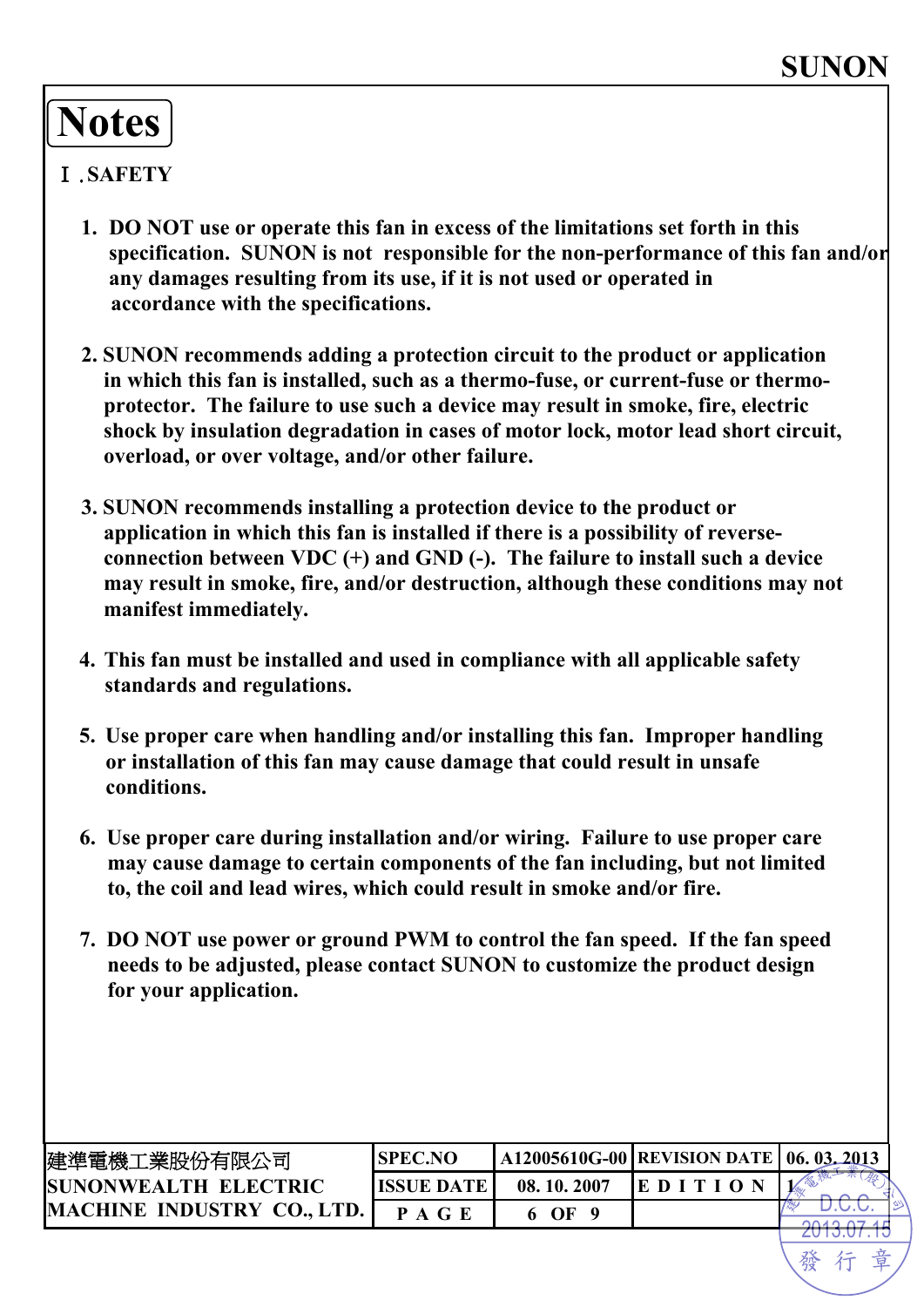## **Notes**

#### **II. SPECIFICATION MODIFICATION**

- **1. SUNON offers engineering assistance on fan installation and cooling system design.**
- **2. All changes, modifications and/or revisions to the specifications, if any, are incorporated in the attached specifications.**
- **3. No changes, modifications and/or revisions to these specifications are effective absent agreement, by both SUNON and the customer, in writing.**
- **4. This fan will be shipped in accordance with the attached specification unless SUNON and the customer have agreed otherwise, in writing, as specified in Paragraph 3, above.**

#### **III. OTHER**

- **1. When building your device, please examine thoroughly any variation of EMC, temperature rise, life data, quality, etc. of this product by shock/drop/vibration testing, etc. If there are any problems or accidents in connection with this product, it should be mutually discussed and examined.**
- **2. Use proper care when handling this fan. Components such as fan holders or bearings may be damaged, if touched with fingers or other objects. Additionally, static electricity (ESD) may damage the internal circuits of the fan.**
- **3. DO NOT operate this fan in proximity to hazardous materials such as organic silicon, cyanogens, formalin, phenol, or corrosive gas environments including, but**  not limited to, H<sub>2</sub>S, SO<sub>2</sub>, NO<sub>2</sub>, or Cl<sub>2</sub>.
- **4. SUNON recommends that you protect this fan from exposure to outside elements such as dust, condensation, humidity or insects. Exposure of this fan to outside elements such as dust, condensation, humidity or insects may affect its performance and may cause safety hazards. SUNON does not warrant against damage to the product caused by outside elements.**

| 建準電機工業股份有限公司                      | <b>SPEC.NO</b>     |            | A12005610G-00   REVISION DATE   06. 03. 2013 |  |
|-----------------------------------|--------------------|------------|----------------------------------------------|--|
| <b>ISUNONWEALTH ELECTRIC</b>      | <b>IISSUE DATE</b> | 08.10.2007 | EDITE                                        |  |
| <b>MACHINE INDUSTRY CO., LTD.</b> | P A G F            | $\Omega$   |                                              |  |
|                                   |                    |            |                                              |  |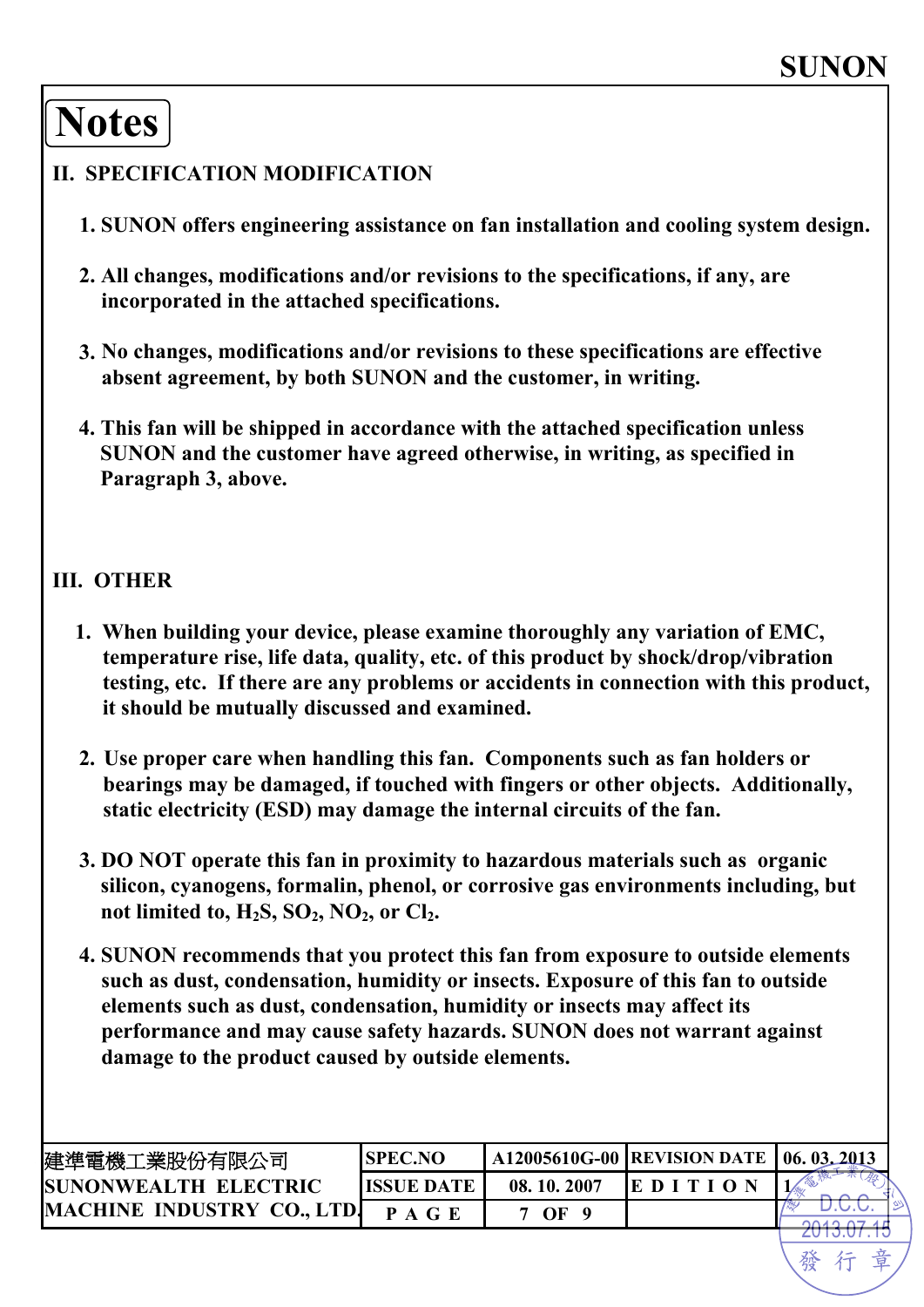## **Notes**

- **5. This fan must be installed properly and securely. Improper mounting may cause harsh resonance, vibration, and noise.**
- **6. Fan guards may prevent injury during handling or installation of the fan and are available for sale with this fan.**
- **7. Unless otherwise noted, all testing of this fan is conducted at 25°C ambient temperature and sixty-five percent (65%) relative humidity.**
- **8. DO NOT store this fan in an environment with high humidity. This fan must be stored in accordance with the attached specifications regarding storage temperature. If this fan is stored for more than 6 months, SUNON recommends functional testing before using.**
- **9. SUNON reserves the right to use components from multiple sources at its discretion. The use of components from other sources will not affect the specfications as described herein.**
- **10. The "Life Expectancy" of this fan has not been evaluated for use in combination with any end application. Therefore, the Life Expectancy Test Reports (L10 and MTTF Report) that relate to this fan are only for reference.**

| 建準電機工業股份有限公司                      | <b>ISPEC.NO</b>    |            | A12005610G-00   REVISION DATE   06. 03. | 2013 |
|-----------------------------------|--------------------|------------|-----------------------------------------|------|
| <b>SUNONWEALTH ELECTRIC</b>       | <b>IISSUE DATE</b> | 08.10.2007 | EDIT                                    |      |
| <b>MACHINE INDUSTRY CO., LTD.</b> |                    | $\Omega$   |                                         |      |
|                                   |                    |            |                                         |      |